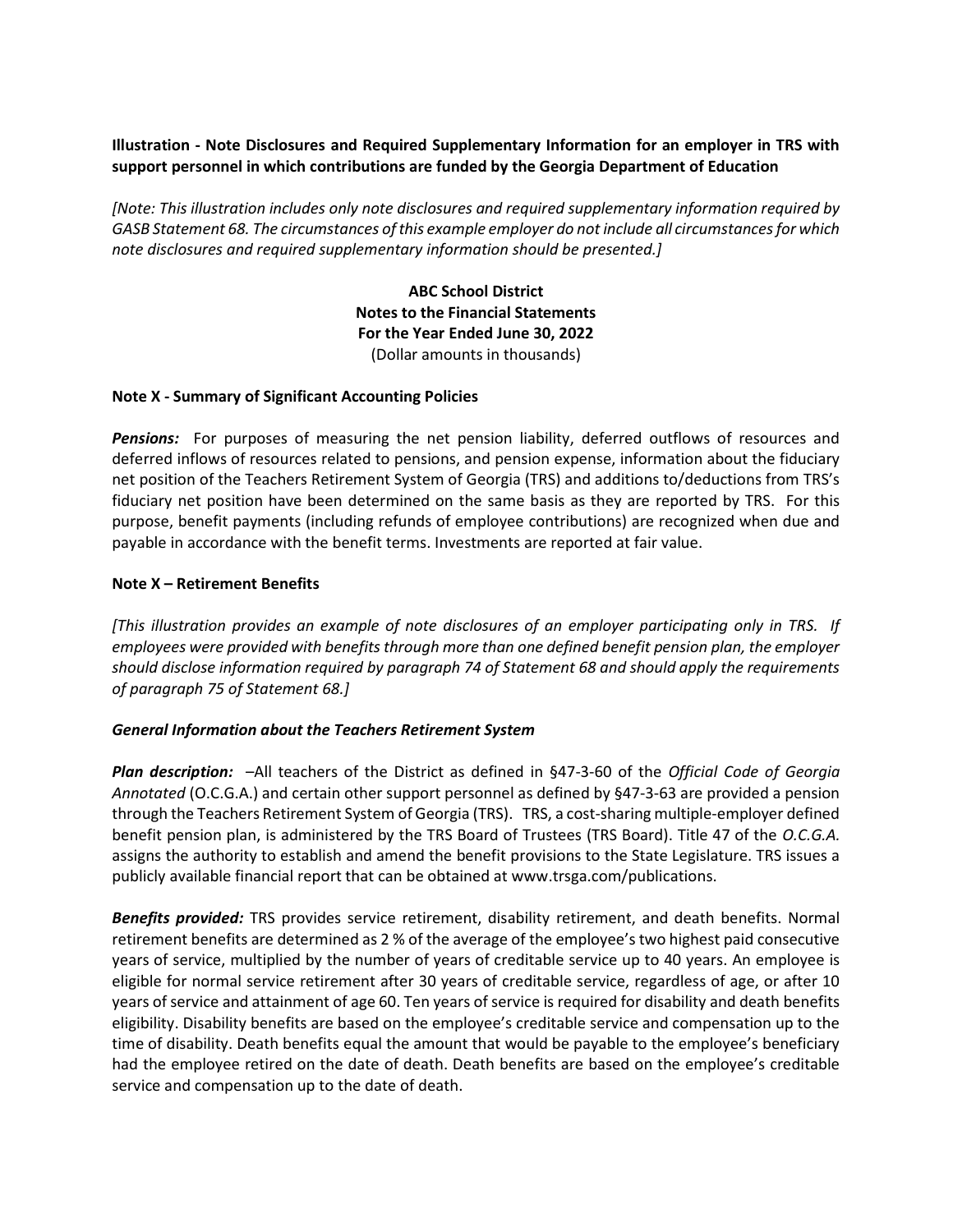Contributions: Per Title 47 of the O.C.G.A., contribution requirements of active employees and participating employers, as actuarially determined, are established and may be amended by the TRS Board. Pursuant to O.C.G.A. §47-3-63, the employer contributions for certain full-time public school support personnel are funded on behalf of the employer by the State of Georgia. Contributions are expected to finance the costs of benefits earned by employees during the year, with an additional amount to finance any unfunded accrued liability. Employees were required to contribute 6.00 % of their annual pay during fiscal year 2022. The school district's contractually required contribution rate for the year ended June 30, 2022 was 19.81 % of annual school district payroll (excluding payroll attributable to those personnel funded on behalf of the District by the State). District contributions to TRS (excluding contributions funded by the State on behalf of the District) were \$XX,XXX for the year ended June 30, 2022.

# Pension Liabilities, Pension Expense, and Deferred Outflows of Resources and Deferred Inflows of Resources Related to Pensions

At June 30, 2022, the District reported a liability of \$xx,xxx for its proportionate share of the net pension liability that reflected a reduction for support attributable to those personnel funded on behalf of the District by the State. The amount recognized by the District as its proportionate share of the net pension liability, the related State of Georgia funding, and the total portion of the net pension liability that was associated with the District were as follows:

| District's proportionate share of the net pension liability | XX, XXX |
|-------------------------------------------------------------|---------|
| State of Georgia's proportionate share of the net pension   |         |
| liability associated with the District                      | XX,XXX  |
| Total                                                       | XX,XXX  |

The net pension liability was measured as of June 30, 2021. The total pension liability used to calculate the net pension liability was based on an actuarial valuation as of June 30, 2020. An expected total pension liability as of June 30, 2021 was determined using standard roll-forward techniques. The District's proportion of the net pension liability was based on contributions to TRS during the fiscal year ended June 30, 2021. At June 30, 2021, the District's proportion was X.XXXXXXXX %, which was an increase(decrease) of X.XX % from its proportion measured as of June 30, 2020.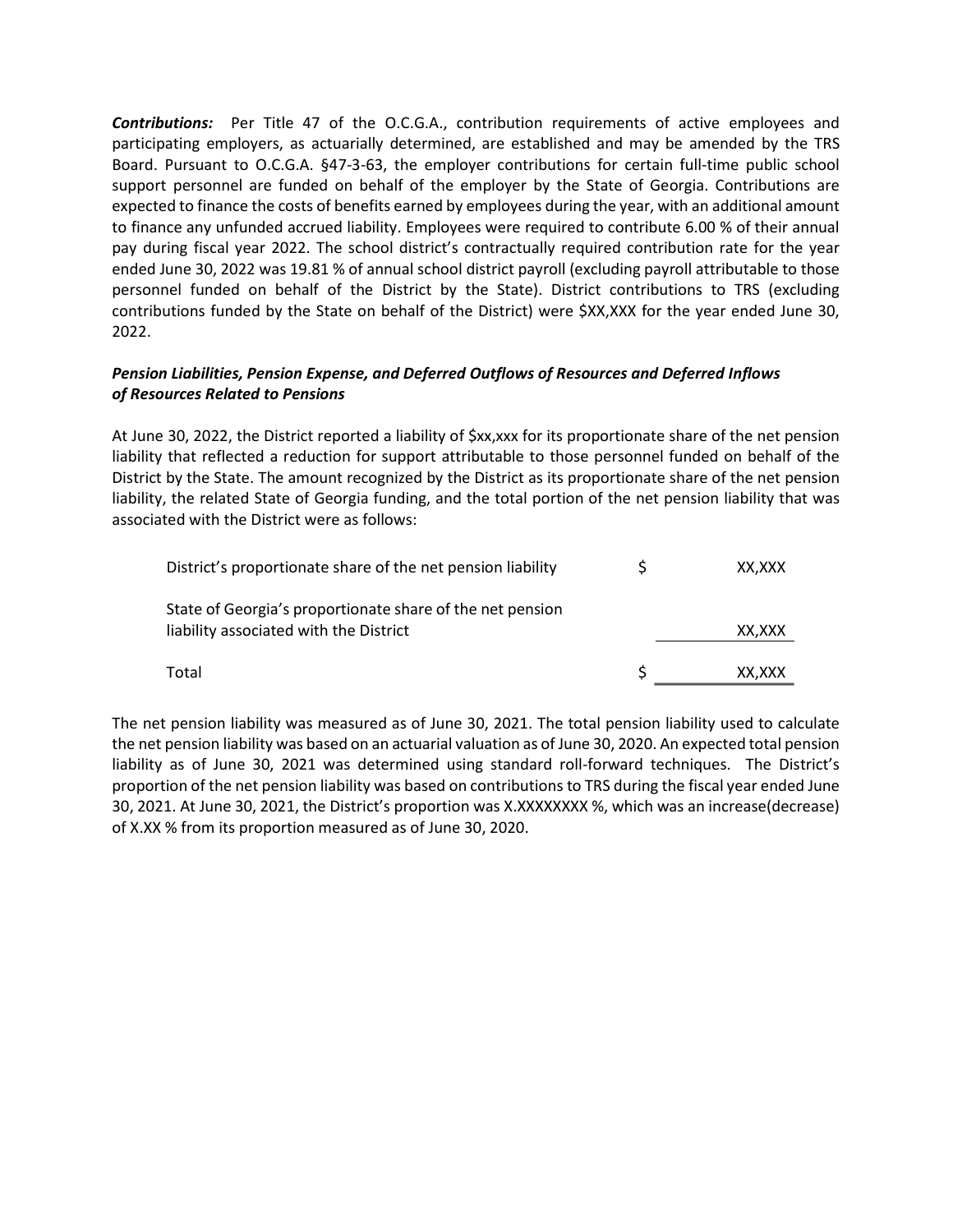For the year ended June 30, 2022, the District recognized pension expense of \$X,XXX and revenue of \$X,XXX for support provided by the State of Georgia for certain support personnel . At June 30, 2022, the District reported deferred outflows of resources and deferred inflows of resources related to pensions from the following sources:

|                                                                                                                     | <b>Deferred</b><br>Outflows of<br><b>Resources</b> | <b>Deferred</b><br>Inflows of<br><b>Resources</b> |
|---------------------------------------------------------------------------------------------------------------------|----------------------------------------------------|---------------------------------------------------|
| Differences between expected and actual<br>experience                                                               | \$<br>$X, XXX \S$                                  | X,XXX                                             |
| Changes of assumptions                                                                                              | X,XXX                                              | X,XXX                                             |
| Net difference between projected and actual<br>earnings on pension plan investments                                 | X,XXX                                              | X,XXX                                             |
| Changes in proportion and differences between<br>District contributions and proportionate share of<br>contributions | X,XXX                                              | X,XXX                                             |
| District contributions subsequent to the<br>measurement date (Including employer specific)                          | X,XXX                                              |                                                   |
| Total                                                                                                               | \$<br>X,XXX                                        | X, XXX                                            |

District contributions subsequent to the measurement date of \$X,XXX are reported as deferred outflows of resources and will be recognized as a reduction of the net pension liability in the year ended June 30, 2023. Other amounts reported as deferred outflows of resources and deferred inflows of resources related to pensions will be recognized in pension expense as follows:

| Year ended June 30: |             |
|---------------------|-------------|
| 2023                | \$<br>X,XXX |
| 2024                | X,XXX       |
| 2025                | X,XXX       |
| 2026                | X,XXX       |
| 2027                | X,XXX       |
| Thereafter          | X,XXX       |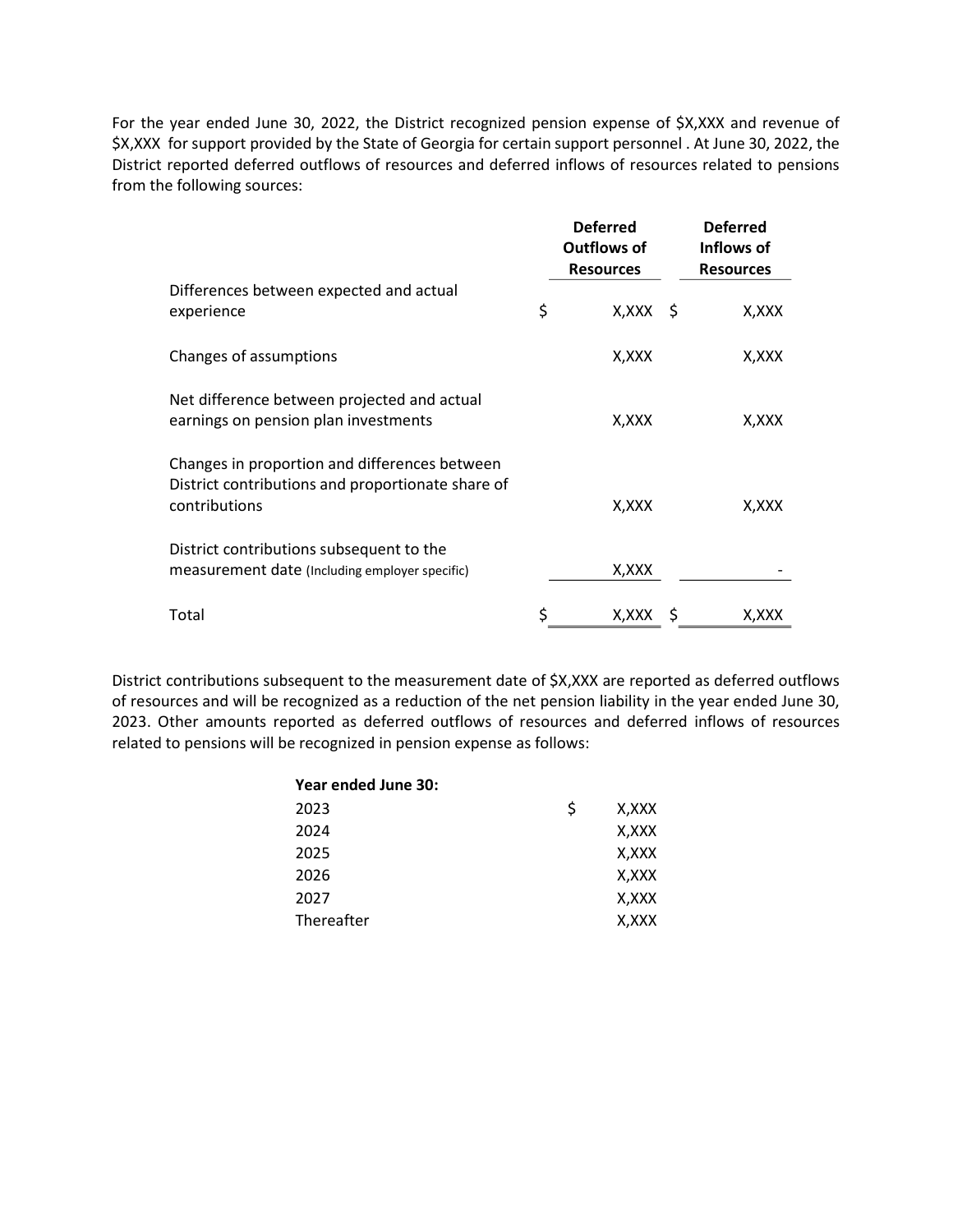Actuarial assumptions: The total pension liability as of June 30, 2021 was determined by an actuarial valuation as of June 30, 2020 using the following actuarial assumptions, applied to all periods included in the measurement:

| <b>Inflation</b>                  | 2.50%                                          |
|-----------------------------------|------------------------------------------------|
| Salary increases                  | $3.00 - 8.75$ %, average, including inflation  |
| Investment rate of return         | 7.25%, net of pension plan investment expense, |
|                                   | including inflation                            |
| Post-retirement benefit increases | 1.50% semi-annually                            |

Post-retirement mortality rates for service retirements and beneficiaries were based on the Pub-2010 Teachers Headcount Weighted Below Median Healthy Retiree mortality table (ages set forward one year and adjusted 106%) with the MP-2019 Projection scale applied generationally. The rates of improvement were reduced by 20% for all years prior to the ultimate rate. Post-retirement mortality rates for disability retirements were based on the Pub-2010 Teachers Mortality Table for Disabled Retirees (ages set forward one year and adjusted 106%) with the MP-2019 Projection scale applied generationally. The rates of improvement were reduced by 20% for all years prior to the ultimate rate. The Pub-2010 Teachers Headcount Weighted Below Median Employee mortality table with ages set forward one year and adjusted 106% as used for death prior to retirement. Future improvement in mortality rates was assumed using the MP-2019 projection scale generationally. These rates of improvement were reduced by 20% for all years prior to the ultimate rate.

| Headcount Weighted Below Median Employee mortality table with ages set forward one year and<br>adjusted 106% as used for death prior to retirement. Future improvement in mortality rates was assumed                                                                                                                                                                                                                                                                                                                                                                                                                                                                                                                        |                             |                                               |
|------------------------------------------------------------------------------------------------------------------------------------------------------------------------------------------------------------------------------------------------------------------------------------------------------------------------------------------------------------------------------------------------------------------------------------------------------------------------------------------------------------------------------------------------------------------------------------------------------------------------------------------------------------------------------------------------------------------------------|-----------------------------|-----------------------------------------------|
| using the MP-2019 projection scale generationally. These rates of improvement were reduced by 20% for                                                                                                                                                                                                                                                                                                                                                                                                                                                                                                                                                                                                                        |                             |                                               |
| all years prior to the ultimate rate.                                                                                                                                                                                                                                                                                                                                                                                                                                                                                                                                                                                                                                                                                        |                             |                                               |
| The actuarial assumptions used in the June 30, 2020 valuation were based on the results of an actuarial<br>experience study for the period July 1, 2013 - June 30, 2018.                                                                                                                                                                                                                                                                                                                                                                                                                                                                                                                                                     |                             |                                               |
| The long-term expected rate of return on pension plan investments was determined using a log-normal<br>distribution analysis in which best-estimate ranges of expected future real rates of return (expected<br>nominal returns, net of pension plan investment expense and the assumed rate of inflation) are developed<br>for each major asset class. These ranges are combined to produce the long-term expected rate of return<br>by weighting the expected future real rates of return by the target asset allocation percentage and by<br>adding expected inflation. The target asset allocation and estimates of arithmetic real rates of return for<br>each major asset class are summarized in the following table: |                             |                                               |
|                                                                                                                                                                                                                                                                                                                                                                                                                                                                                                                                                                                                                                                                                                                              |                             |                                               |
| <b>Asset class</b>                                                                                                                                                                                                                                                                                                                                                                                                                                                                                                                                                                                                                                                                                                           | <b>Target</b><br>allocation | Long-term<br>expected real<br>rate of return* |
| Fixed income                                                                                                                                                                                                                                                                                                                                                                                                                                                                                                                                                                                                                                                                                                                 | 30.00%                      | $(0.80)\%$                                    |
| Domestic large equities                                                                                                                                                                                                                                                                                                                                                                                                                                                                                                                                                                                                                                                                                                      | 46.30                       | 9.30                                          |
| Domestic small equities                                                                                                                                                                                                                                                                                                                                                                                                                                                                                                                                                                                                                                                                                                      | 1.20                        | 13.30                                         |
| International developed market equities                                                                                                                                                                                                                                                                                                                                                                                                                                                                                                                                                                                                                                                                                      | 11.50                       | 9.30                                          |
| International emerging market equities                                                                                                                                                                                                                                                                                                                                                                                                                                                                                                                                                                                                                                                                                       | 6.00                        | 11.30                                         |
| Alternatives<br>Total                                                                                                                                                                                                                                                                                                                                                                                                                                                                                                                                                                                                                                                                                                        | 5.00<br>100.00%             | 10.60                                         |
| * Rates shown are net of inflation                                                                                                                                                                                                                                                                                                                                                                                                                                                                                                                                                                                                                                                                                           |                             |                                               |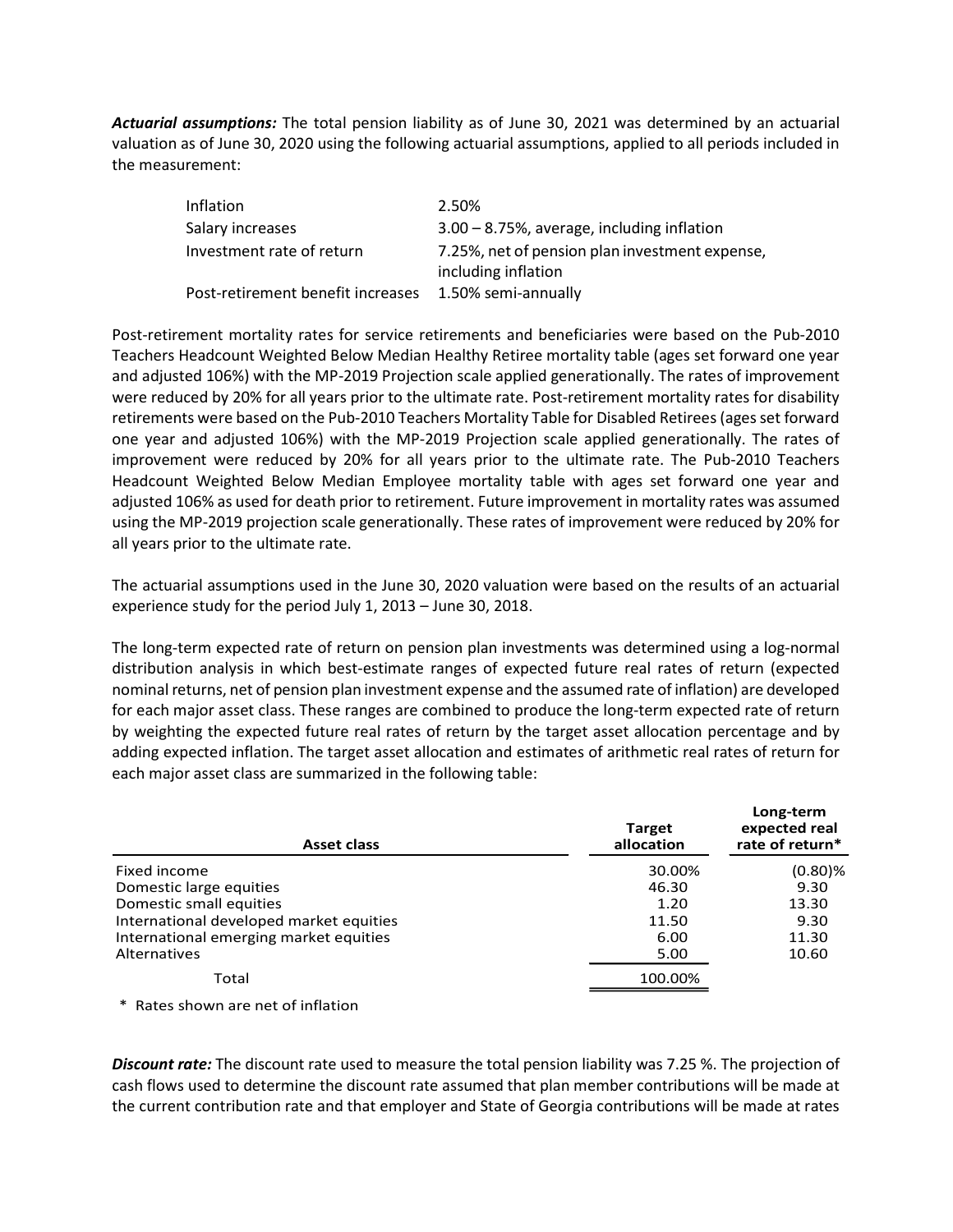equal to the difference between actuarially determined contribution rates and the member rate. Based on those assumptions, the pension plan's fiduciary net position was projected to be available to make all projected future benefit payments of current plan members. Therefore, the long-term expected rate of return on pension plan investments was applied to all periods of projected benefit payments to determine the total pension liability.

Sensitivity of the District's proportionate share of the net pension liability to changes in the discount rate: The following presents the District's proportionate share of the net pension liability calculated using the discount rate of 7.25 %, as well as what the District's proportionate share of the net pension liability would be if it were calculated using a discount rate that is 1-percentage-point lower (6.25 %) or 1-percentage-point higher (8.25 %) than the current rate:

|                                       | 1%                         | Current                  | 1%                         |
|---------------------------------------|----------------------------|--------------------------|----------------------------|
|                                       | <b>Decrease</b><br>(6.25%) | discount rate<br>(7.25%) | <b>Increase</b><br>(8.25%) |
| District's proportionate share of the |                            |                          |                            |
| net pension liability                 | XXX,XXX                    | XXX,XXX                  | XXX,XXX                    |

Pension plan fiduciary net position: Detailed information about the pension plan's fiduciary net position is available in the separately issued TRS financial report which is publicly available at www.trsga.com/publications.

# Payables to the pension plan

[If the District reported payables to the defined benefit pension plan, it should disclose information required by paragraph 122 of Statement 68.]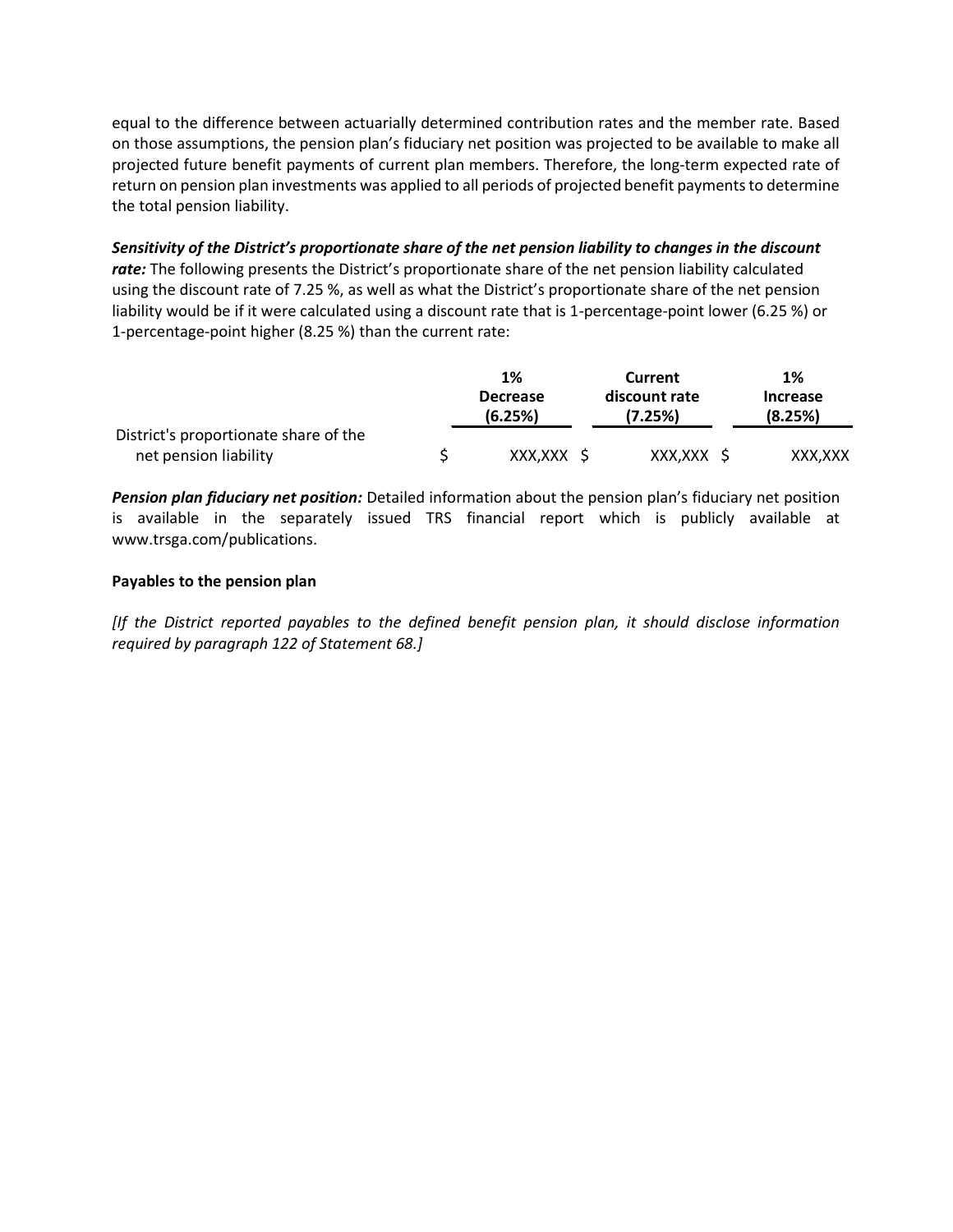|                                                                                                                                           |    |        |        |        |        | Schedule of Proportionate Share of the Net Pension Liability<br>Teachers Retirement System of Georgia<br>Required Supplementary Information<br>(Dollar amounts in thousands)<br>For the Year Ended June 30<br>ABC School District |         |          |        |
|-------------------------------------------------------------------------------------------------------------------------------------------|----|--------|--------|--------|--------|-----------------------------------------------------------------------------------------------------------------------------------------------------------------------------------------------------------------------------------|---------|----------|--------|
|                                                                                                                                           |    | 2022   | 2021   | 2020   | 2019   | 2018                                                                                                                                                                                                                              | 2017    | 2016     | 2015   |
| District's proportion of the net<br>pension liability                                                                                     |    | X.XX%  | X.XX%  | X.XX%  | X.XX%  | X.XX%                                                                                                                                                                                                                             | X.XX%   | X.XX%    | X.XX%  |
| District's proportionate share<br>of the net pension liability                                                                            | s, | XX,XXX | XX,XXX | XX,XXX | XX,XXX | XX,XXX                                                                                                                                                                                                                            | XX, XXX | XX, XXX  | XX,XXX |
| District's covered payroll                                                                                                                | s, | XX,XXX | XX,XXX | XX,XXX | XX,XXX | XX,XXX                                                                                                                                                                                                                            | XX, XXX | XX, XXX  | XX,XXX |
| of the net pension liability as a<br>District's proportionate share<br>percentage of its covered<br>payroll                               |    | X.XX%  | X.XX%  | X.XX%  | X.XX%  | X.XX%                                                                                                                                                                                                                             | X.XX%   | $X.XX\%$ | X.XX%  |
| percentage of the total pension<br>Plan fiduciary net position as a<br>liability                                                          |    | 92.03% | 77.01% | 78.56% | 80.27% | 79.33%                                                                                                                                                                                                                            | 76.06%  | 81.44%   | 84.03% |
| Note: Schedule is intended to show information for the last 10 fiscal years. Additional years will be displayed as they become available. |    |        |        |        |        |                                                                                                                                                                                                                                   |         |          |        |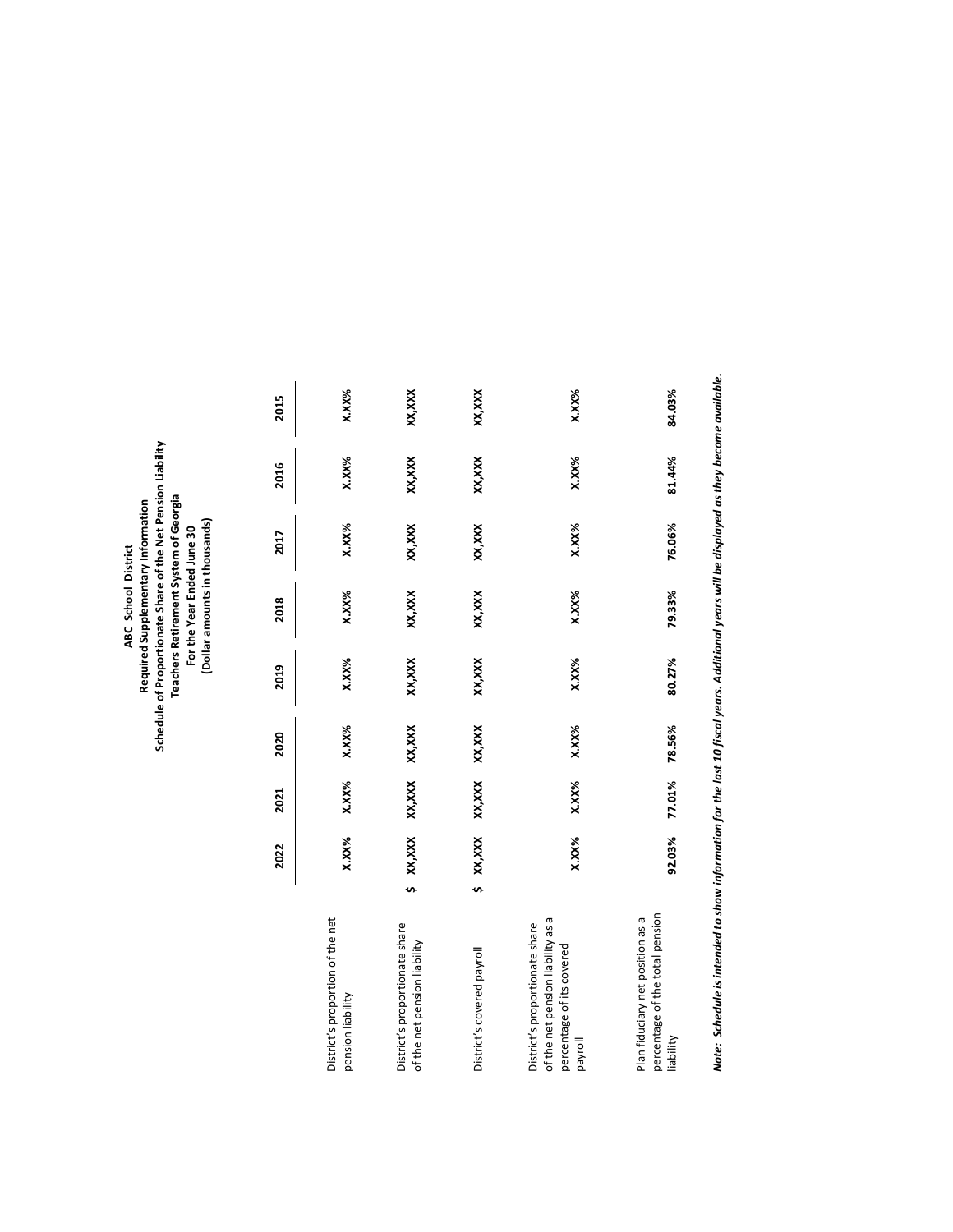|                                                                            |              |             |          | Required Supplementary Information | (Dollar amounts in thousands)<br>For the Year Ended June 30<br>Schedule of Contributions<br>ABC School District | Teachers Retirement System of Georgia |          |          |         |        |        |
|----------------------------------------------------------------------------|--------------|-------------|----------|------------------------------------|-----------------------------------------------------------------------------------------------------------------|---------------------------------------|----------|----------|---------|--------|--------|
|                                                                            |              | 2022        | 2021     | 2020                               | 2019                                                                                                            | 2018                                  | 2017     | 2016     | 2015    | 2014   | 2013   |
| Contractually required<br>contribution                                     | $\mathbf{v}$ | XX,XXX      | XX,XXX   | XX, XXX                            | XX,XXX                                                                                                          | XX,XXX                                | XX,XXX   | XX,XXX   | XX, XXX | XX,XXX | XX,XXX |
| Contributions in relation to the<br>contractually required<br>contribution |              | XX,XXX      | XX,XXX   | XX, XXX                            | XX,XXX                                                                                                          | XX,XXX                                | XX,XXX   | XX,XXX   | XX, XXX | XX,XXX | XX,XXX |
| Contribution deficiency (excess)                                           |              | $$$ XX, XXX | XX,XXX   | XX, XXX                            | XX,XXX                                                                                                          | XX,XXX                                | XX,XXX   | XX,XXX   | XX, XXX | XX,XXX | XX,XXX |
| District's covered payroll                                                 | $\mathbf{v}$ | XX,XXX      | XX,XXX   | XX, XXX                            | XX,XXX                                                                                                          | XX,XXX                                | XX,XXX   | XX,XXX   | XX, XXX | XX,XXX | XX,XXX |
| Contributions as a percentage<br>of covered payroll                        |              | X.XX%       | $X.XX\%$ | X.XX%                              | X.XX%                                                                                                           | X.XX%                                 | $X.XX\%$ | $X.XX\%$ | X.XX%   | X.XX%  | X.XX%  |
|                                                                            |              |             |          |                                    |                                                                                                                 |                                       |          |          |         |        |        |